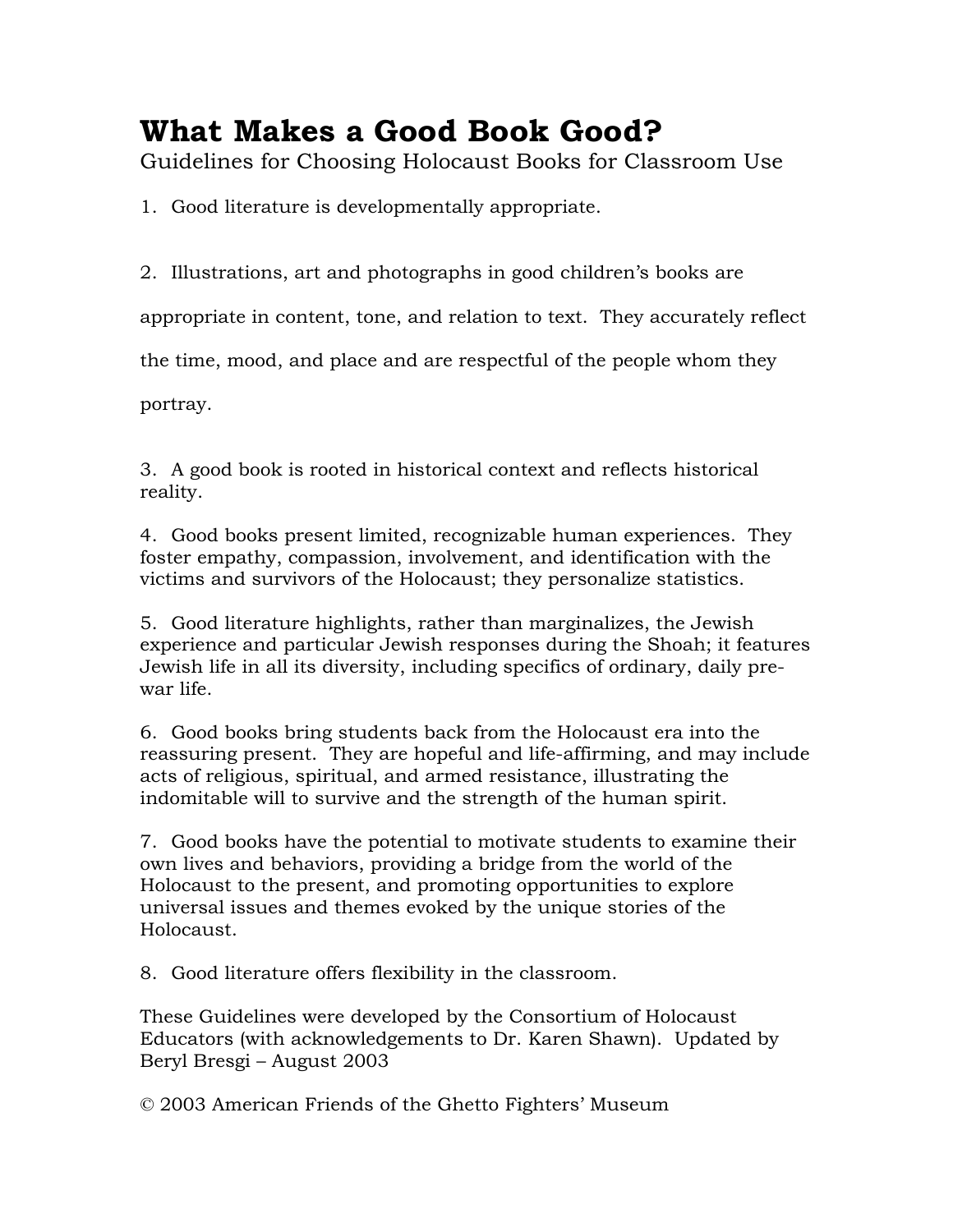I. International Book Sharing Project teachers suggested films and books (not to be considered exhaustive listing):

• One Survivor Remembers (1995). 36 minutes. A perfect companion for All But My Life. In this Academy Award-winning HBO movie, Gerda Weissmann Klein tells her story. The footage includes photographs of where she lived and her incredible story of rescue by her future husband, Kurt Klein.

• The Camera of My Family: Four Generations in Germany, 1845–1945 (1991). 20 minutes. In this moving short film, Catherine Hanf Noren uses her own family photographs to personalize the history of the Holocaust.

• The Last Days (1998). 87 minutes. This Academy-Award winning documentary by Steven Spielberg's Shoah Foundation is a perfect companion for Night. It chronicles the lives of five survivors from Hungary. My students are fascinated by every detail of this film.

• America and the Holocaust: Deceit and Indifference (1994). 100 minutes. A must-see for American students, this film shows the role of the United States in the Holocaust. It is narrated by Kurt Klein, who reads the letters of his parents to tell their story of the problems posed for them by U.S. immigration policies. This documentary uses actual footage to tell the history of the Holocaust.

• The Courage to Care (1986). 28 minutes. This compelling film shows how ordinary people chose not to be passive bystanders during the Holocaust. Each rescuer tells his or her story of how personal actions made a difference.

Literature:

*Night (*Eilie Wiesel)

*All But My Life* (Gerda Weismann Klein)

*Salvaged Pages (Alexandra Zapruder)*

*Sunflower (Simon Wiesenthal)* 

Suggestions by the workshop presenters:

On the Holocaust itself,

"The Holocaust: In Memory of Millions—The Story of the Holocaust." Hosted by Walter Cronkite at the United States Holocaust Memorial Museum. A major highlight of this DVD is the interview by Walter Cronkite of Elie Wiesel. Artisan Productions, available through the Discovery Channel. 1994 (60 minutes)